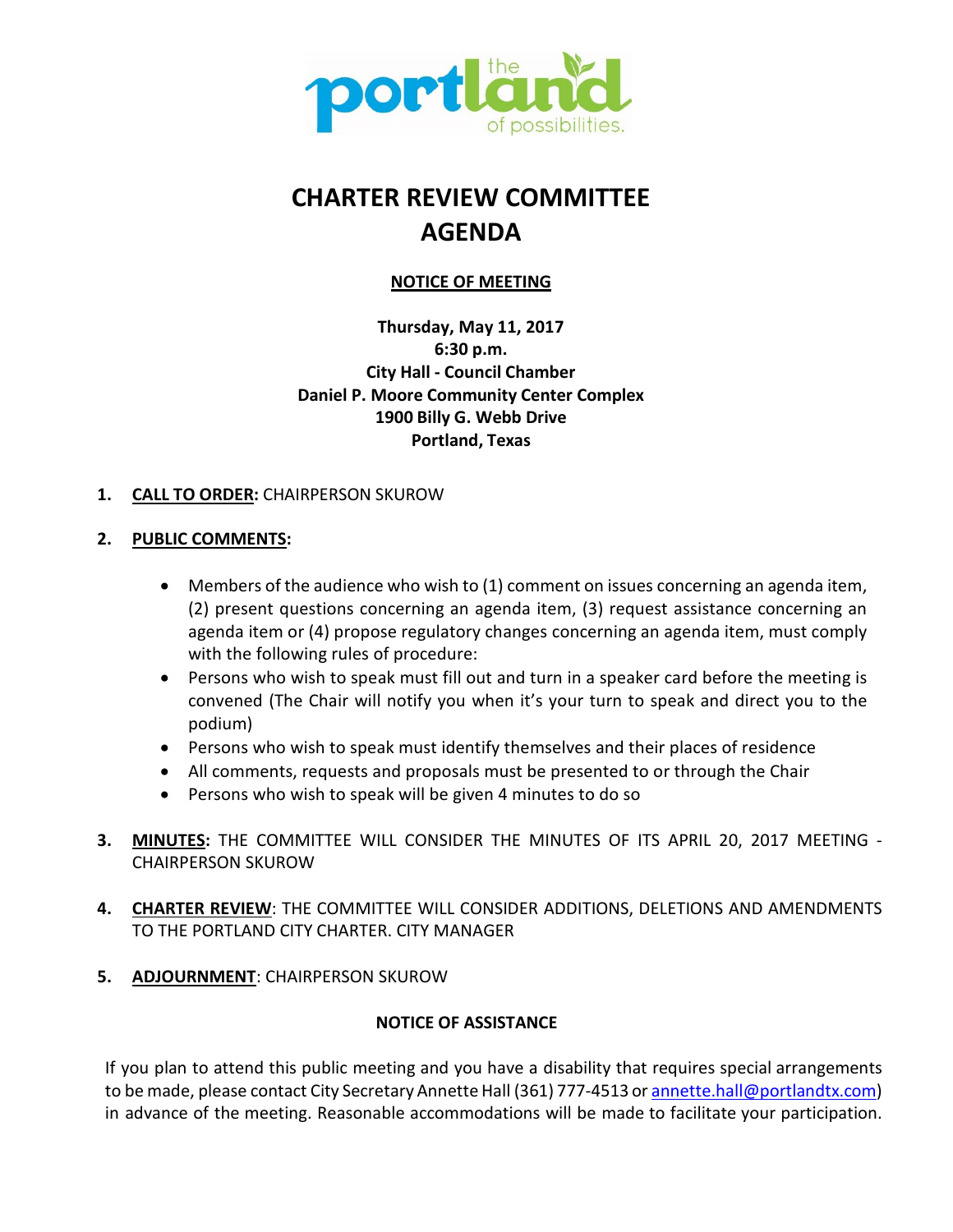The City Hall is wheelchair accessible and specially marked parking spaces are located in front of its entrance. Special seating will be provided in the Council Chamber during the meeting.

## **BRAILLE IS NOT AVAILABLE Posted:**

**Posted:** May 8, 2017 by 5:00 p.m. **By:** Portland City Hall **Annette Hall** Annette Hall Electronically at [www.portlandtx.com](http://www.portlandtx.com/) City Secretary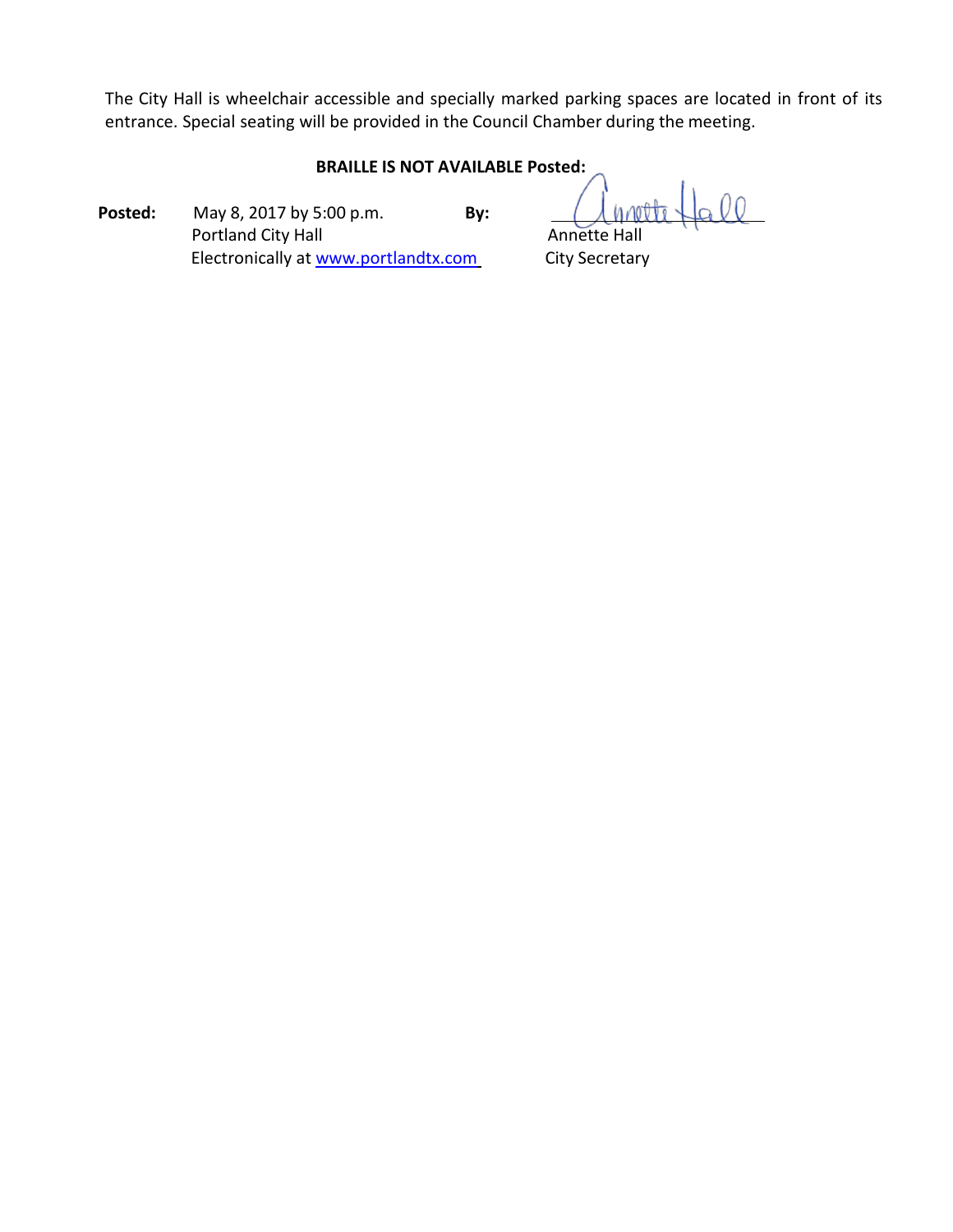## **MINUTES**

#### **CHARTER REVIEW COMMITTEE**

#### **APRIL 20, 2017 MEETING**

The Charter Review Committee conducted its April 20, 2017, meeting in the Council Chambers of City Hall (1900 Billy G. Webb) that began at 6:30 p.m. It did so in compliance with requirements of the Texas Open Meetings Act and City of Portland City Charter. The following persons were in attendance:

#### **MEMBERS PRESENT**

Cathy Skurow, Council Member John Green, Council Member David Lewis, Citizen Dick Moser, Citizen Jerry Browning, Jr., Citizen

#### **STAFF PRESENT**

Randy Wright, City Manager Brian DeLatte, Assistant City Manager Annette Hall, City Secretary Hal George, City Attorney Brandon Lemon, Accounting Assistant Fred Bussman, IT Technician

## **1. CALL TO ORDER:** CHAIRPERSON SKUROW

Chairperson Skurow called the meeting to order at 6:30 p.m.

## **2. PUBLIC COMMENTS:**

- Members of the audience who wish to (1) comment on issues concerning an agenda item, (2) present questions concerning an agenda item, (3) request assistance concerning an agenda item or(4) propose regulatory changes concerning an agenda item, must comply with the following rules of procedure:
- Persons who wish to speak must fill out and turn in a speaker card before the meeting is convened (The Chair will notify you when it's your turn to speak and direct you to the podium)
- Persons who wish to speak must identify themselves and their places of residence
- All comments, requests and proposals must be presented to or through the Chair
- Persons who wish to speak will be given 4 minutes to do so